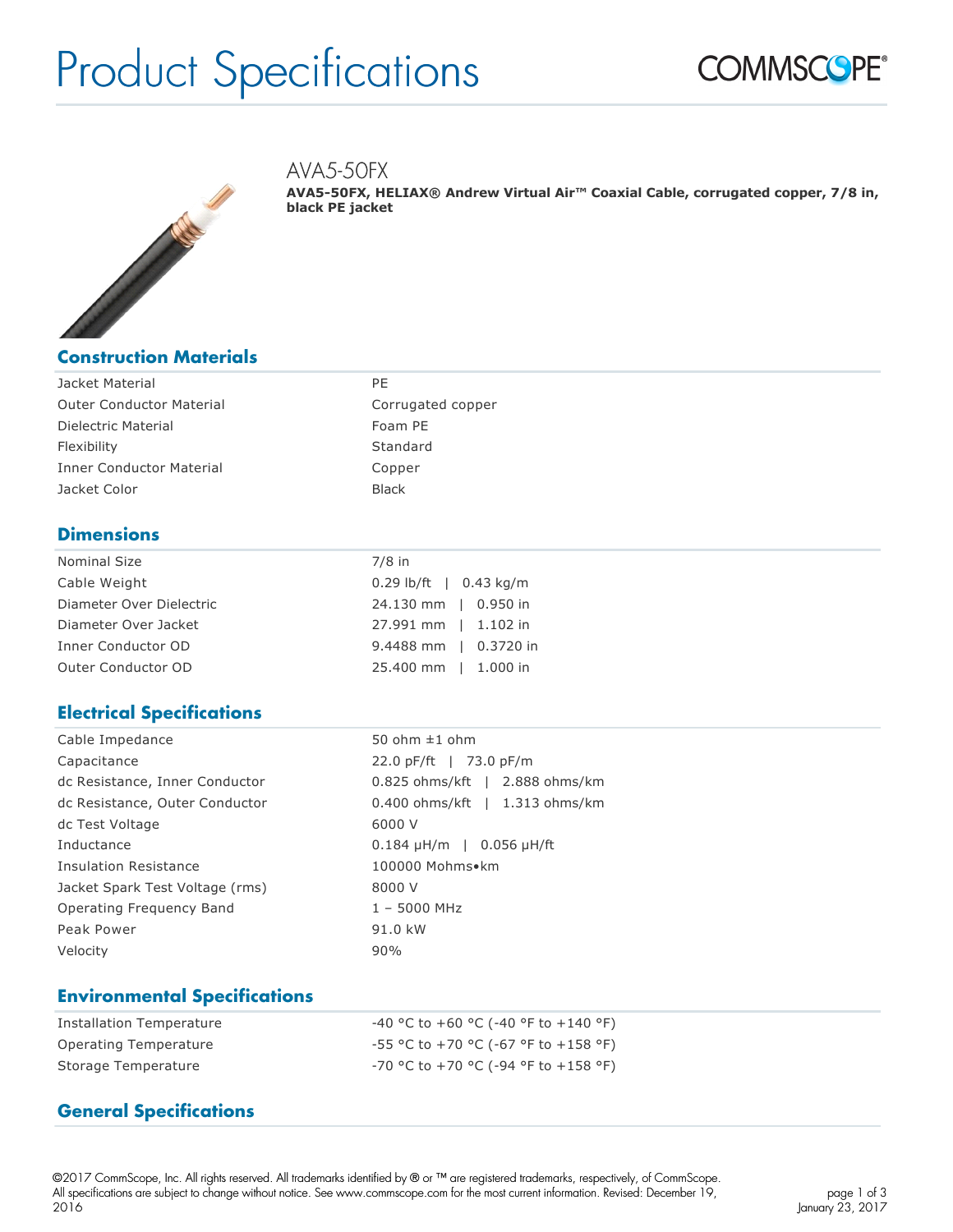# Product Specifications



AVA5-50FX

| <b>Brand</b>  | <b>HELIAX®</b>                                 |                                    |
|---------------|------------------------------------------------|------------------------------------|
| Ordering Note | CommScope® non-standard product  <br>or Canada | Not available in the United States |

#### **Mechanical Specifications**

| 27.1 N-m   20.0 ft lb |
|-----------------------|
| 75.0 lb/in            |
| 254.00 mm   10.00 in  |
| 127.00 mm   5.00 in   |
| 15                    |
| 30                    |
| 159 ka<br>350 lb      |
|                       |

#### **Note**

Performance Note **Values typical**, unless otherwise stated

#### **Standard Conditions**

| Attenuation, Ambient Temperature                           | 20 °C   68 °F  |
|------------------------------------------------------------|----------------|
| Average Power, Ambient Temperature                         | 40 °C   104 °F |
| Average Power, Inner Conductor Temperature 100 °C   212 °F |                |

#### **Return Loss/VSWR**

| <b>Frequency Band</b> | <b>VSWR</b> | <b>Return Loss (dB)</b> |
|-----------------------|-------------|-------------------------|
| 680-800 MHz           | 1.13        | 24.30                   |
| 800-960 MHz           | 1.13        | 24.30                   |
| 1700-2200 MHz         | 1.13        | 24.30                   |